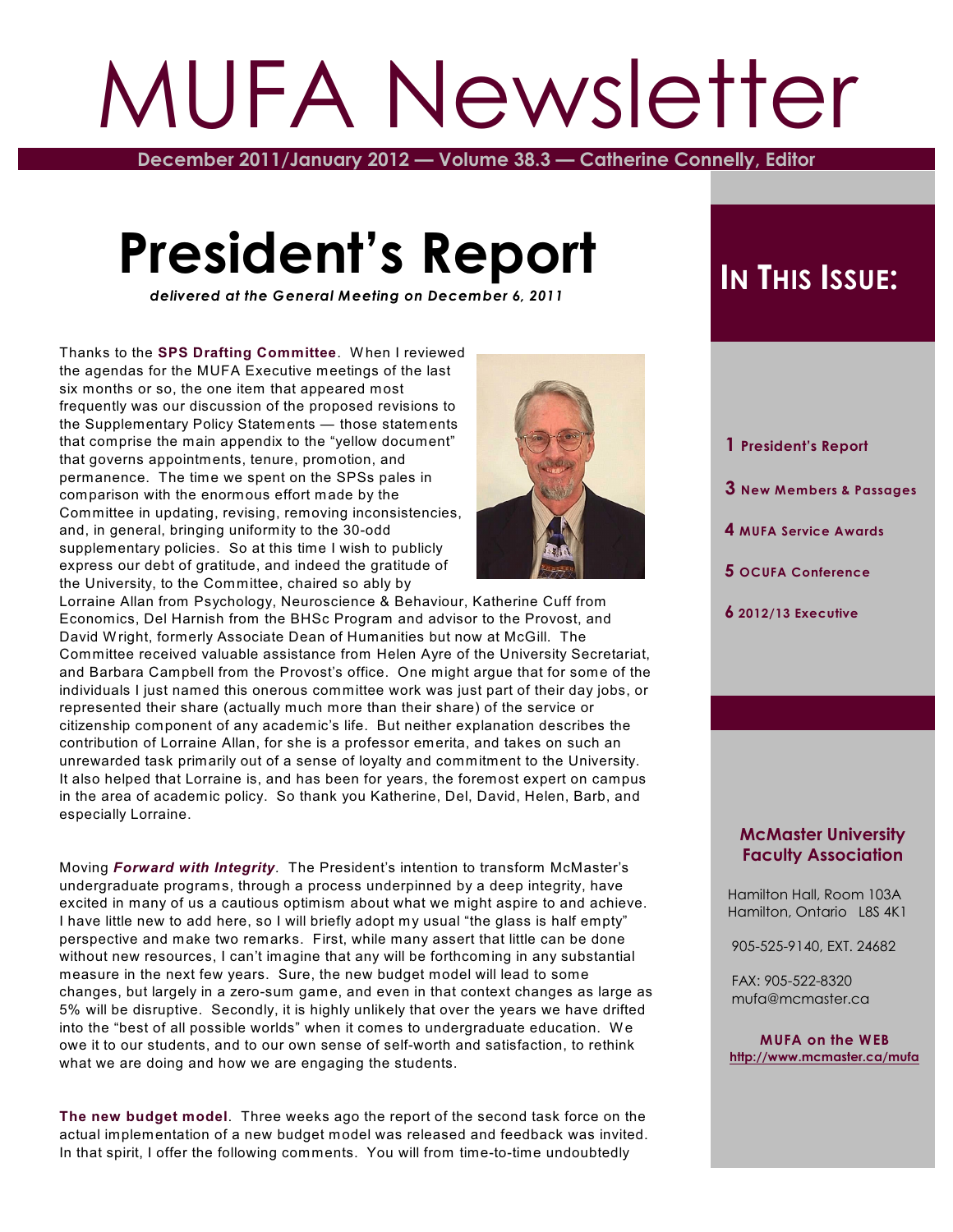detect the biases of a former Dean of Science. At the highest level, there is much to like in the new budget model, something that has been overdue for years if not decades. It is founded on transparency, on the clear identification of sources and amounts of income, and the attribution of costs. This will provide incentives for moving forward as things change, as inevitably they will. It will provide an environment in which we question how and why we do just about everything.

The main deficiency of the report is its lack of numbers, so it is difficult to assess the impact of the many principles it elaborates upon for the interpretation of income streams and the attribution of costs. That will all become clearer in the next 16 months when the current budget framework is shadowed by the new one. But here are my concerns, naturally enough about research and teaching. I will use numbers that represent my best understanding of things, but there may be some errors (minor I hope).

The two main income streams are the government grant and tuition. Let me focus on how the report (Budget Model Task Force 2, or BMTF2) would deal with domestic undergraduate income. There are government-set rules for how many Basic Income Units (BIUs) are associated with each program (BA, BComm, BEng, BHSc, BSc, etc.), and the government has also put limits on how tuition has increased over the years. The upshot is that the approximate annual incomes based on a full-time domestic student averaged across the four years of each program are: BA — \$10,500; BSc — \$12,000; BComm — \$12,500; and BEng — \$16,000.

The new budget model, which is activity-based, is to be applauded for recognizing that research is an activity! That may sound ironical, but note that the provincial government has never made an explicit linkage between how it and the students fund universities, and the twin objectives of teaching and research. The allocation in BMTF2 of the effective cost of research is uneven and probably inadequate, because it affiliates the research activity with just 50% of the BIU funding. Not surprisingly, it does not affiliate research with the tuition we charge students, despite our claim that research and teaching are inextricably linked. Here are my estimates of the average annual BIU income per full-time domestic undergraduate: BA — \$4,600; BSc — \$6,500; BComm — \$5,300; and BEng — \$7,600. If the activity of research is 40% of our time, the 50% of the BIU amounts falls short of 40% of the total per

student income. The other 50% of the BIU income is retained within each Faculty to support teaching and student services. Up to a point, that makes sense since the government clearly believes it is paying for education. To be fair, the occupancy and infrastructure costs of doing research (or at least those not covered by grants) will have to come out of the income and these are lower on the arts side of campus. However, it seems inevitable that the BIU revenue stream will drive inequities in the studentfaculty ratio across Faculties.

It gets worse when it comes to attributing "service" teaching costs to the income based on students. BMTF2 recommends that for cross-Faculty teaching, the Faculty of registration keeps 50% and the Faculty that actually delivers the "service" teaching gets the other 50%, but at the so-called "average" tuition rate. None of the 50% of the BIU funding that is ascribed to teaching is accessible for service teaching. Thus the professional Faculties have higher per-student incomes, do little to no service teaching, and yet get to pay for service teaching by others at a discounted rate. I can only hope that over the 16 months of shadowing the old budget model with the new, the consequences and incentives (of which many are negative) of these decisions will be identified and moderated. There are other inconsistencies as well. There are programs that cross Faculties: the BAs in psychology and geography where Science provides the resources, but the students are registered in Social Sciences; the BSc in biochemistry where the resources come from Health Sciences and the students are registered in Science; and any number of programs between Humanities and Social Sciences where the resources are shared, but the bulk of the income is not shared but instead goes to one Faculty or the other — clearly a disincentive to cooperation. A more sophisticated allocation of teaching costs must be developed. Going from the more expensive downwards: (a) program teaching; (b) service teaching (with allowance for labs); and (c) teaching of electives.

I make the above points partly to vent, and partly to provoke all faculty to read the BMTF2 report and provide feedback as they see fit. W rite to: BMTF2@mcmaster.ca. The nominal deadline is December 10 but I have been assured by the Provost that all submissions before the New Year will be considered. The MUFA Executive will devote its meeting next week to BMTF2 and may file its own analysis.

**2**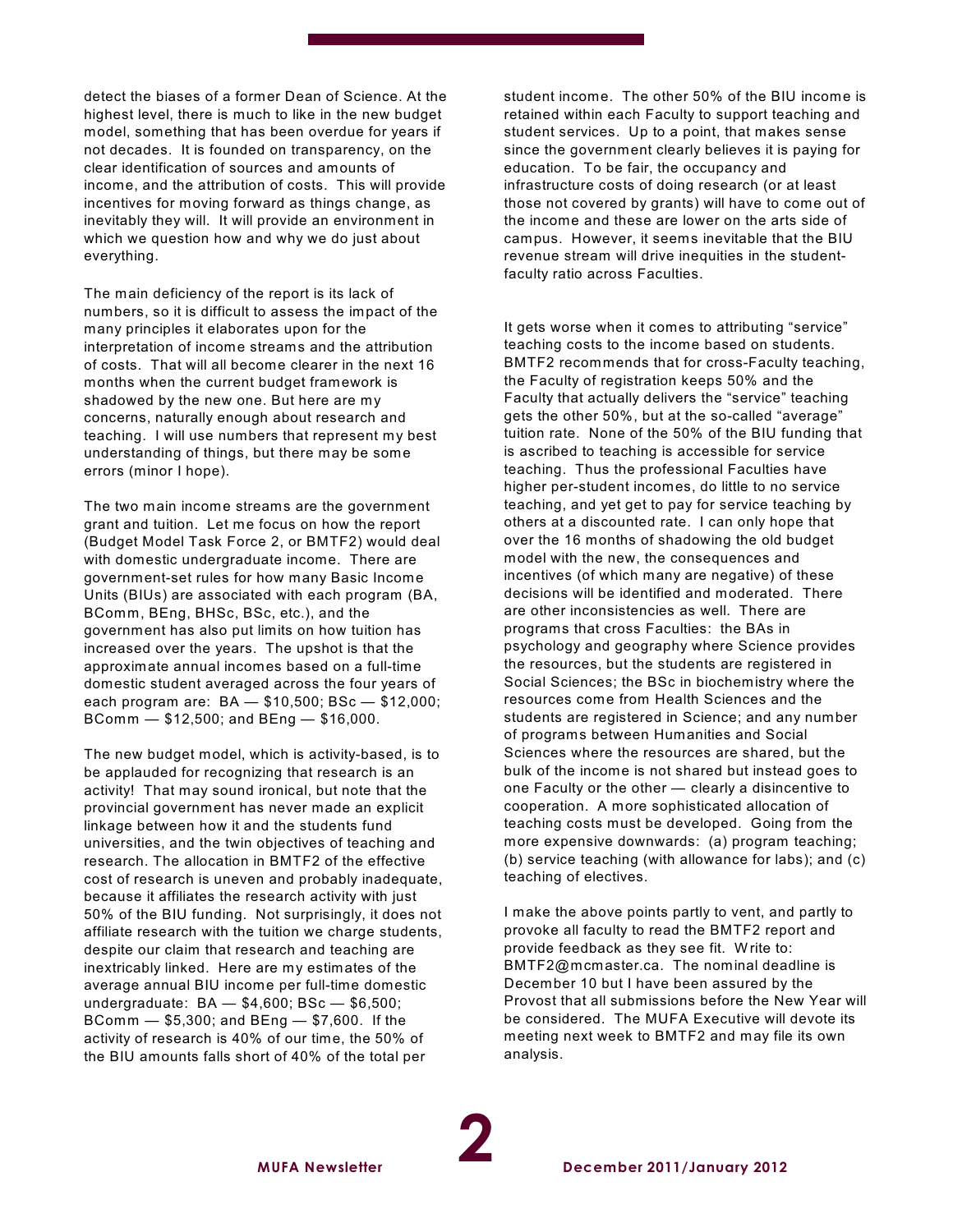#### **Information Technology (IT) Systems Renewal, or Enterprise Resource Planning (ERP)**. The

University is entering the vendor selection phase that will lead to a massive, costly, but long overdue renewal of all our IT systems, from student administration (admission, registration, scheduling), to financial services and reporting, to research grants administration and reporting, and to human resources. The full IT renewal will take 5-6 years, and cost upwards of \$25 million. The good news is that an annual allocation of \$5 million has been incorporated into budget plans. The two preferred vendors are Banner and PeopleSoft, and there are ongoing presentations by PeopleSoft all this week and Banner next week. All members of the McMaster community are invited. More information may be found at

http://www.mcmaster.ca/uts/systemsrenewal/welcom e.html.

**Travel expenses**. This is one of those topics we just love to hate. The provincial government has decided, in the spirit of transparency and accountability, that all employees in the "broader public sector" will in future (after May 1?) have to provide receipts for *all* expenses, and that *per diem* rates for food etc. will no longer be acceptable. McMaster will accordingly revise its policy and we can look forward to details and possibly information sessions in the New Year.

*Peter Sutherland*

# **Welcome New Members**

**Jeffrey Dickhout** Medicine

This Newsletter is published monthly between September and May by the Faculty Association at McMaster University. The Association's Executive for 2011/12 is composed of the following members:

President Peter Sutherland Vice-President Martin Dooley Past-President Virginia Aksan Academic Affairs Nancy Bouchier Human Rights Michelle Dion Membership Michelle MacDonald OCUFA Director Martin Dooley Pension Nancy Carter Public Relations Catherine Connelly Special Enquiries Graeme Luke & Grievances Tenure Martin Horn &

Treasurer Rafael Kleiman Without Portfolio Mike Veall

Executive Director Phyllis DeRosa-Koetting Administrative Assistant Kelly McCaughey Returning Officer Matheus Grasselli

Virginia Aksan

Opinions expressed in this Newsletter are those of the authors and do not represent the views of the Association or of its Executive unless so specified. Anyone wishing to contribute to the MUFA *Newsletter* is invited to send submissions to the Faculty Association Office (HH-103A, e-mail: mufa@mcmaster.ca, ext. 24682). Deadlines are the 15th of each month. All submissions will be published at the discretion of the Editor.

 $\sim$ 

Current and past issues of the MUFA *Newsletter* are posted on the MUFA website (www.mcmaster.ca/mufa.).

Many thanks to **Gillian Goward** (Chemistry) for agreeing to represent MUFA on McMaster Children's Centre Board and to **David Shore** for representing Psychology, Neuroscience & Behaviour on the MUFA Council.

### **Passages**

**Andrew Brink**, English, November 25, 2011 **Erwin Regoeczi**, Pathology, December 16, 2011 **Les Shemilt**, Chemical Engineering, December 20, 2011

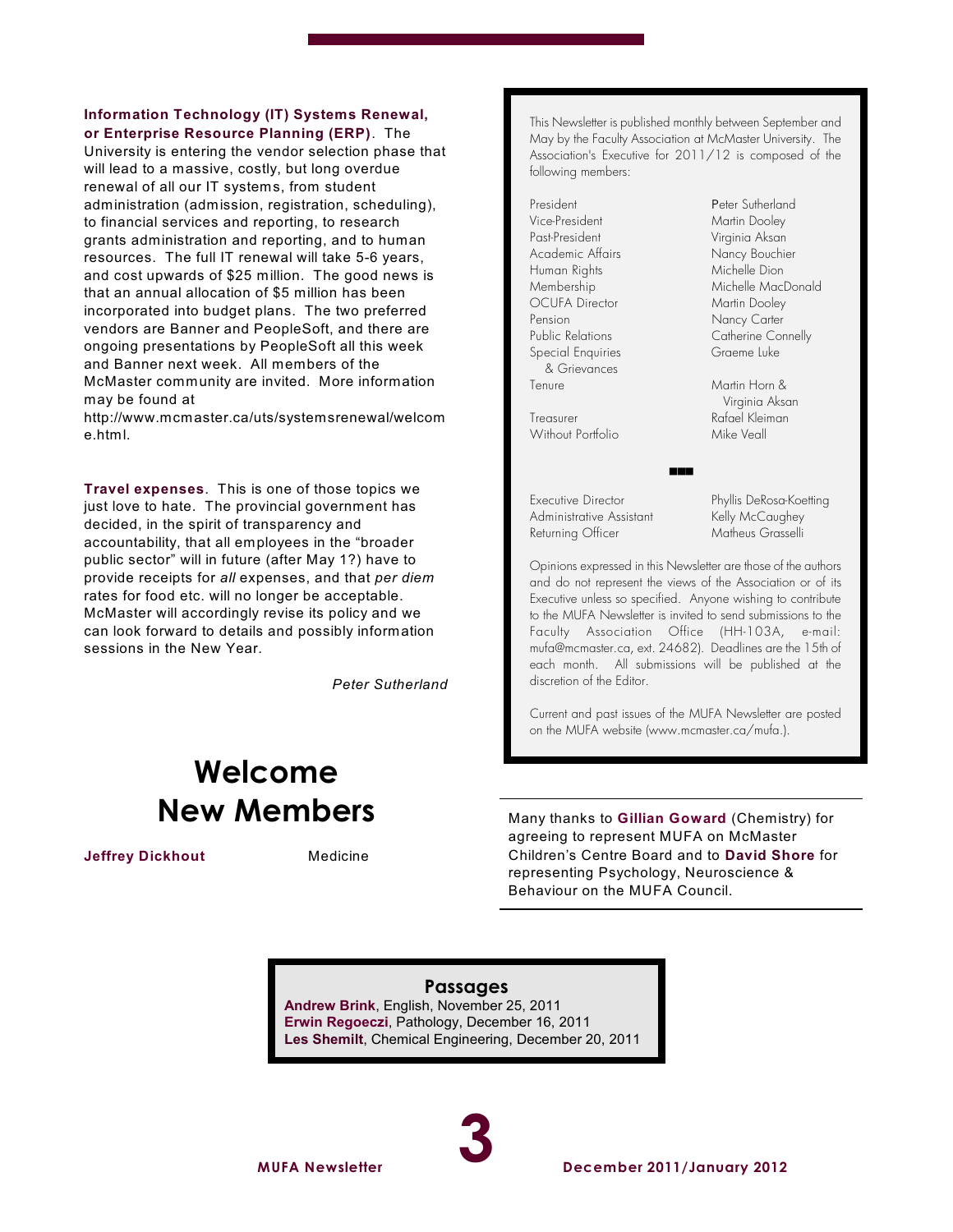# **Call for Nominations**

# **The MUFA Faculty/Librarian Awards for Outstanding Service**

#### **PURPOSE**

The purpose of these awards is to provide an annual recognition for faculty and professional librarians who have made an outstanding contribution to the University through the provision of exceptional service to faculty, librarians, staff, students or alumni.

#### **THE AWARDS**

Each year there will be a maximum of three awards in the amount of \$1,500.

#### **ELIGIBILITY**

The awards are open to all members of the McMaster University Faculty Association (MUFA).

#### **PROCEDURES**

- 1. The MUFA Executive has appointed a chair and committee drawn from amongst the categories of faculty, professional librarians, staff, students, and alumni. The Secretariat to the committee is the MUFA Executive Director.
- 2. The period of the award is a calendar year.
- 3. Nominations
	- a. Nominations must be e-mailed (mufa@mcmaster.ca) or mailed to MUFA (Hamilton Hall 103A) no later than

# **March 15, 2012**

b. The nominator must attach a supporting narrative of not more than 750 words.

**MUFA Newsletter**

- c. Each nomination must be supported by a minimum of 2, and not more than 4 reference letters. These reference letters must be e-mailed or mailed, either through the nominator or independently. Reference letters should not exceed 500 words.
- d. Position and contact information for the nominator and all references must be clearly indicated.
- 4. The Committee will review the nominations. Among the factors considered by the Committee will be:
	- **E** enhancement of the reputation of McMaster University
	- **Paragelent service**
	- **E** demonstrated innovation
	- $\blacksquare$  breadth and depth of impact
	- $\blacksquare$  strength of support in nominations
- 5. The faculty/librarians selected to receive the awards will be invited to attend a special reception following the Annual General Meeting in the spring and will be presented with their awards at that time. Pictures of the individual recipients and a brief summary of the rationale for their award will be published in the MUFA *Newsletter* and on the MUFA W eb page.
- 6. Each faculty/librarian who is nominated for an award will receive a letter of commendation from the MUFA President.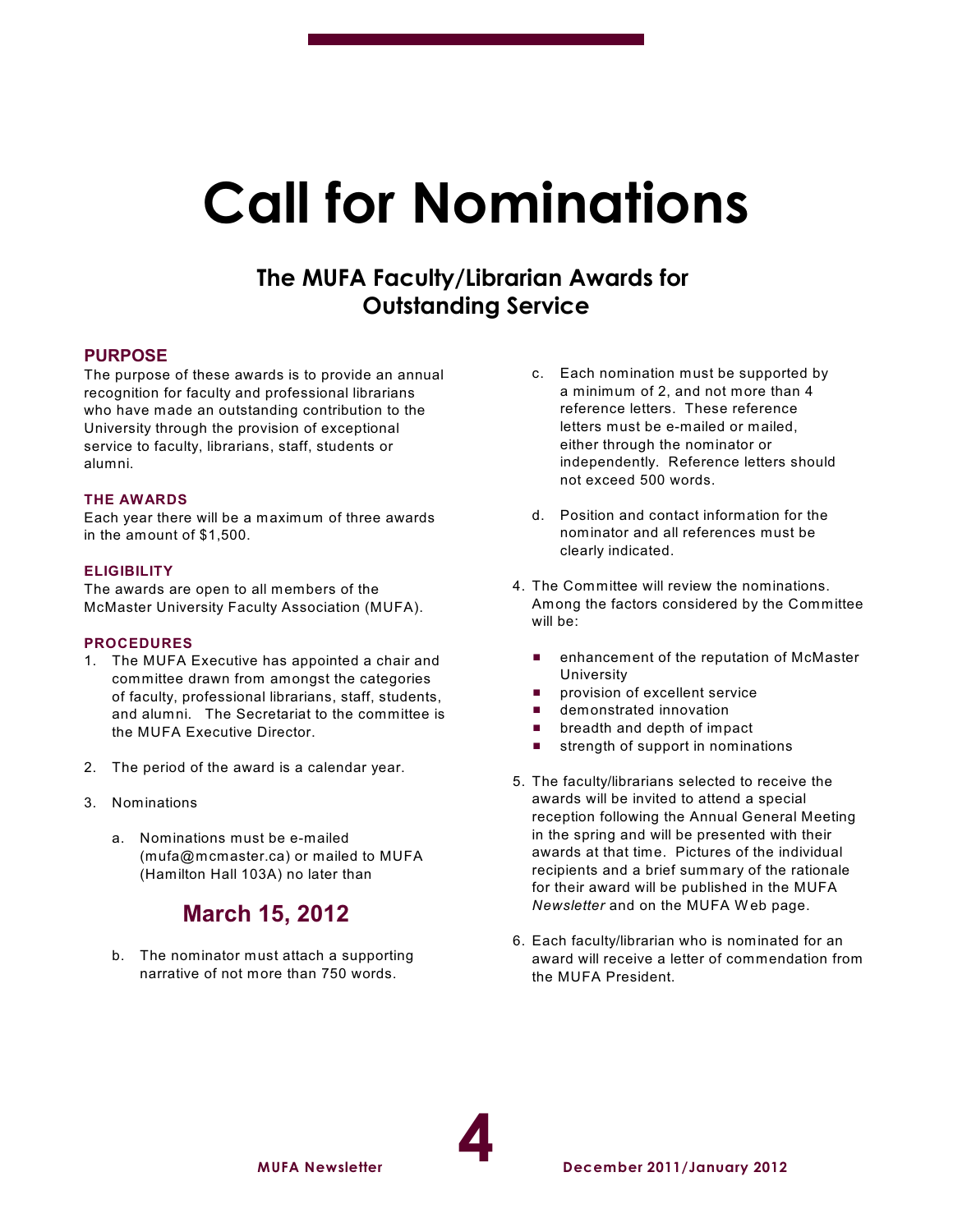# **Navigating the Academy: Lessons and Strategies for More Equitable Universities**

## **Agenda**

A practical all-day session, grounded in real experiences, sponsored by the OCUFA Status of W omen Committee

Friday, May 4, 2012 at the OBA Conference Centre, 20 Toronto Street, Toronto (8:45-4:00)

Keynote address to be given by Professor Carla Fehr, Wolfe Chair in Science and Technology Studies, University of W aterloo and co-Principal Investigator for ISE ADVANCE, a \$3.3 million US National Science Foundation grant testing strategies for promotion and retention of women and minorities in science, technology, engineering and mathematics. Professor Fehr has provided leadership to many academic and research communities to promote hiring and retention strategies that build diversity in those communities. She has a research background in both Biology and the Philosophy of Science and works in the philosophy of biology, feminist philosophy, and feminist science studies, among other research interests.

W orkshop topics will cover tenure, promotion, race and gender; how academic excellence is defined and what it takes to excel in the academy; workplace bullying and how to deal with it; and saying yes to the right things as you build your academic career.

The workshop is for OCUFA faculty association members. Please specify any accommodations needed at registration. Space is limited so register now at **[www.ocufa.on.ca](http://www.ocufa.on.ca)** and follow the links. Registration fee is \$75.

**MUFA Newsletter**

- 8:45 am Registration and coffee
- 9:30 W elcome: Professor Helene Cummins, **SWC Chair**
- 9:45 Keynote: Professor Carla Fehr, W olfe Chair in Science and Technology Studies and Chair in Science and Technology Literacy, University of W aterloo
- 10:45 Break
- 11:00 Tenure and Promotion: Intersections of Gender, Race and Class *Professor Michelle Webber, Brock University and Professor Gerald deMontigny, Carleton University*
- 12:00 Lunch (provided)
- 1:00 How Academic Excellence is Defined and W hat It Takes to Excel *Professor Helene Cummins, Brescia University College and TBC*
- 2:00 W orkplace Bullying and How to Deal W ith It *Professor Patrizia Gentile, Carleton University and TBC*
- 3:00 Break
- 3:15 Saying Yes to the Right Things: Managing Your Academic Career *Professor Shannon Dea, University of Waterloo*